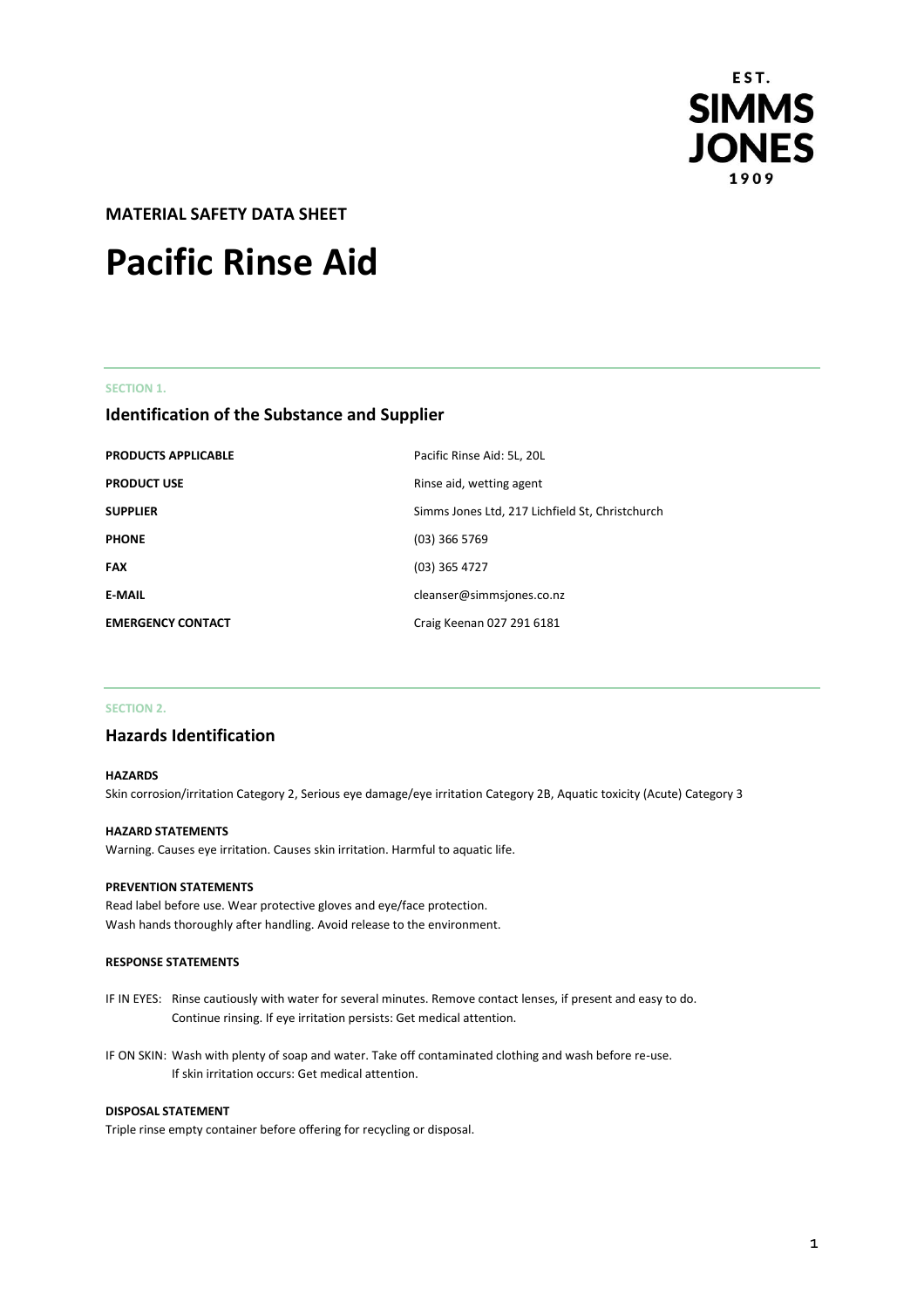# **SECTION 3.**

# **Composition and Information on Ingredients**

| <b>INGREDIENT</b>                                                                       | <b>PROPORTION</b> | <b>CAS NUMBER</b> |
|-----------------------------------------------------------------------------------------|-------------------|-------------------|
| Oxirane, 2-methyl-, polymer with<br>oxirane, mono(2-propylheptyl) ether<br>(Emulan TXI) | $<20\%$           | 166736-08-9       |

## **SECTION 4.**

# **First Aid Measures**

**IF IN EYES:** Rinse cautiously with water for several minutes. Remove contact lenses, if present and easy to do. Continue rinsing. If eye irritation persists: Get medical attention.

**IF ON SKIN:** Wash with plenty of soap and water. Take off contaminated clothing and wash before re-use. If skin irritation occurs: Get medical attention.

## **SECTION 5.**

# **Fire-Fighting Measures**

| <b>EXTINGUISHING MEDIA</b>      | Foam, $CO2$ , dry chemical, or water fog                             |
|---------------------------------|----------------------------------------------------------------------|
| <b>COMBUSTION PRODUCTS</b>      | Toxic fumes and oxides of carbon and phosphorus                      |
| <b>FIRE-FIGHTING PROCEDURES</b> | Firefighters to wear self-contained breathing apparatus and suitable |
|                                 | protective clothing if risk of exposure to decomposition products    |

## **SECTION 6.**

# **Accidental Release Measures**

| No special procedures required                                        |
|-----------------------------------------------------------------------|
| Avoid release to the environment                                      |
| Collect leaking liquid in sealable containers, absorb liquid in inert |
| absorbent, and wash contaminated area with plenty of water            |
|                                                                       |

#### **SECTION 7.**

| <b>Handling and Storage</b> |                                                                                                                                                                                                    |
|-----------------------------|----------------------------------------------------------------------------------------------------------------------------------------------------------------------------------------------------|
| <b>HANDLING PRECAUTIONS</b> | Wear protective gloves and eye/face protection. Product residue may<br>remain on/in empty containers. Use all precautions for handling the<br>product in handling the empty container and residue. |
| <b>STORAGE</b>              | Store in a cool, dry place.                                                                                                                                                                        |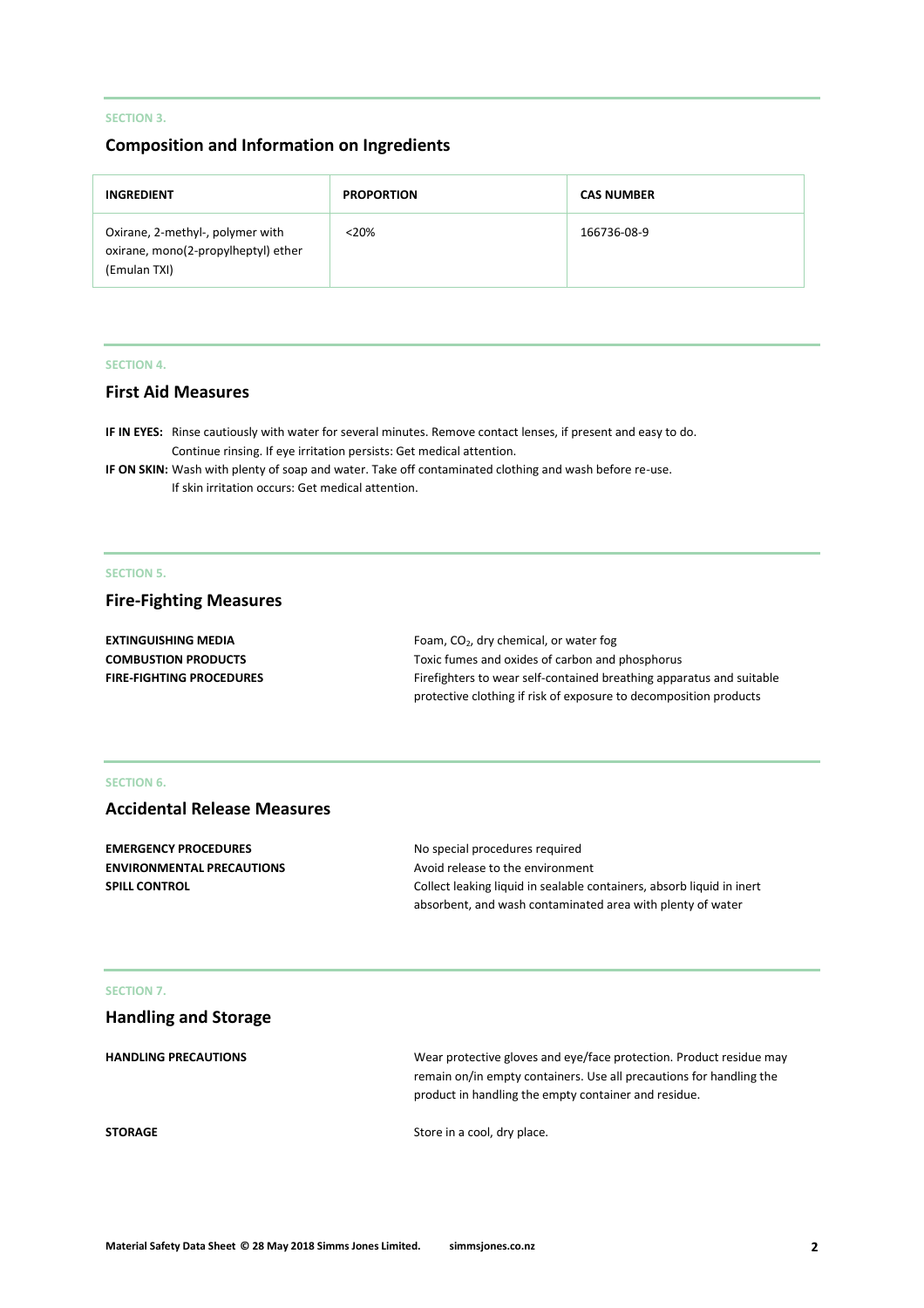## **SECTION 8.**

# **Exposure Controls/Personal Protection**

**PROTECTIVE GLOVES** Nitrile rubber **EYE PROTECTION** Splash-proof goggles

**EXPOSURE LIMITS** 8 h TWA = 2008 mg/m<sup>3</sup> **ENGINEERING CONTROLS** Ensure ventilation is adequate. Keep containers closed. **RESPIRATORY PROTECTION** No respiratory protection required

### **SECTION 9.**

# **Physical and Chemical Properties**

| Clear blue lic        |
|-----------------------|
| Slight odour          |
| Not Available         |
| $2 - 2.5$             |
| $<$ 0ºC               |
| $>100$ <sup>o</sup> C |
| Not Flammal           |
| Not Flammal           |
| Not Flammal           |
| Not Determi           |
| Not Determi           |
| 1.00                  |
| Completely r          |
| Not Determi           |
| Not Applicab          |
| 153ºC                 |
| $8.9x10^{-7}m^2/s$    |
|                       |

**Clear blue liquid Slight odour Not Available Not Flammable Not Flammable Not Flammable Not Determined Not Determined** Completely miscible with water **Not Determined Not Applicable** 

## **SECTION 10.**

# **Stability and Reactivity**

**REACTIVITY** No dangerous reactions **STORAGE CONDITIONS** No special conditions required **INCOMPATIBLE SUBSTANCES** Strong oxidising and reducing agents **HAZARDOUS DECOMPOSITION PRODUCTS** Toxic fumes and oxides of carbon and phosphorus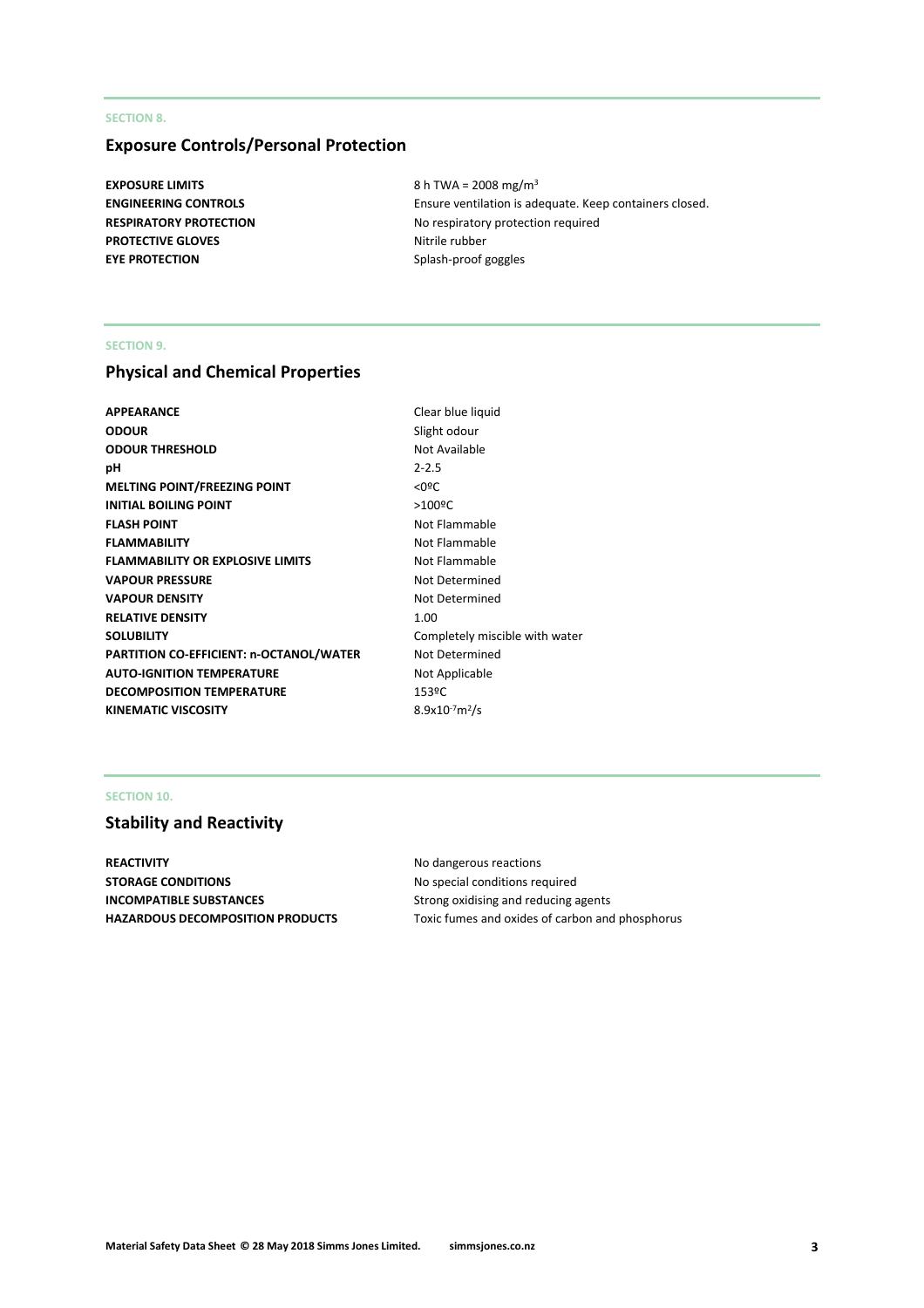## **SECTION 11.**

# **Toxicological Information**

**ACUTE TOXICITY** ACUTE **NO ACUTE TOXICITY SKIN CORROSION/IRRITATION** Causes skin irritation **SERIOUS EYE DAMAGE/IRRITATION** Causes eye irritation **RESPIRATORY OR SKIN SENSITISATION No sensitisation** GERM CELL MUTAGENICITY **No data available CARCINOGENICITY** Not carcinogenic **REPRODUCTIVE TOXICITY** No reproductive toxicity **SPECIFIC TARGET ORGAN TOXICITY -SINGLE EXPOSURE** No specific organ toxicity **-REPEATED EXPOSURE** No specific organ toxicity **ASPIRATION HAZARD** No aspiration hazard

# **EMULAN TXI TOXICITY**

#### **EYE**

SPECIES: Rabbit RESULT: Irritant SOURCE: SDS, BASF Ludwigshafen, Germany

#### **SKIN**

SPECIES: Rabbit RESULT: Irritant SOURCE: SDS, BASF Ludwigshafen, Germany

#### **SECTION 12.**

# **Ecological Information**

**BIODEGRADABILITY** Rapidly Degradable **BIOACCUMULATIVE POTENTIAL** Not Bioaccumulative **MOBILITY IN SOIL** Not Determined

#### **EMULAN TXI ECOTOXICITY**

STUDY: Fish, 96 h, LC<sub>50</sub> VALUE: 10 - 100 mg/L SOURCE: SDS, BASF Ludwigshafen, Germany

STUDY: Aquatic invertebrates, 48 h, EC<sub>50</sub> VALUE: 10 - 100 mg/L SOURCE: SDS, BASF Ludwigshafen, Germany

STUDY: Aquatic plants, 72 h, EC<sub>50</sub> VALUE: 10 - 100 mg/L SOURCE: SDS, BASF Ludwigshafen, Germany

# **SECTION 13.**

# **Disposal Considerations**

**DISPOSAL** DISPOSAL **DISPOSAL Triple rinse empty container before offering for recycling or disposal**